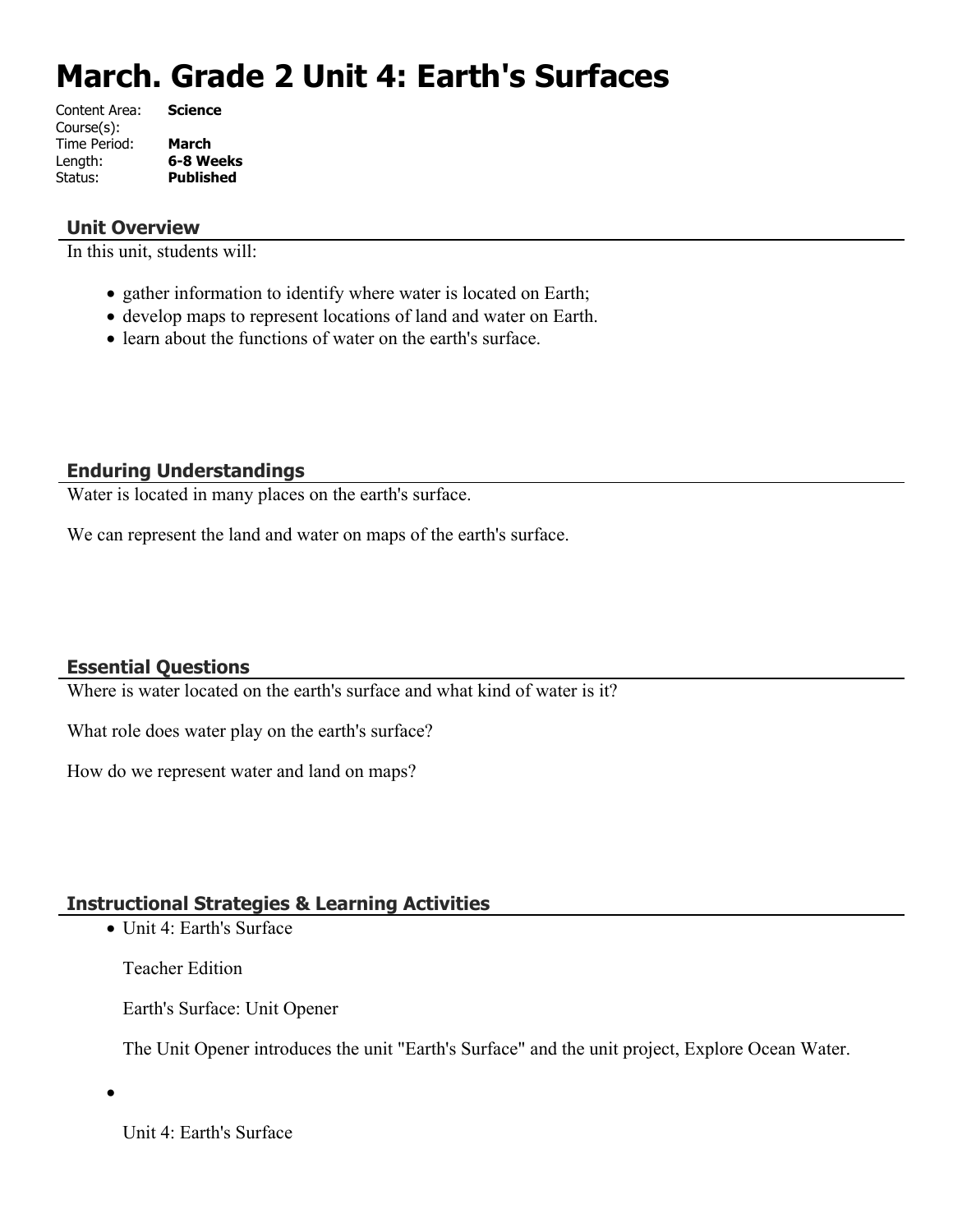Teacher eBook

Earth's Surface: Unit Project: Explore Ocean Water

During the unit project "Explore Ocean Water," children will:

- o Explore why ocean water does not freeze completely by planning and conducting an investigation.
- o Make models to represent ocean water (and to represent fresh water to make comparisons if desired).
- o Construct an argument using evidence to support a claim.
- $\bullet$

Unit 4: Earth's Surface

Online Assessment

Earth's Surface: Unit Test

The interactive Unit Test for "Earth's Surface" assesses students' ability to apply knowledge to solve problems and explain phenomena in relation to the Performance Expectations associated with the unit. In this unit, children:

- o gather information to identify where water is located on Earth;
- o develop maps to represent locations of land and water on Earth.

 $\bullet$ 

Unit 4: Earth's Surface

Teacher Edition

Earth's Surface: Integrating the NGSS\* Three Dimensions of Learning

This section details the Performance Expectations covered in the unit "Earth's Surface." Launch

 $\bullet$ 

Unit 4: Earth's Surface

Teacher Edition

Earth's Surface: Differentiate Instruction

This page provides differentiated support for this unit's Science & Engineering Leveled Readers, "Why Are Resources Important ?" and "All About Rocks."

 $\bullet$ 

Unit 4: Earth's Surface

Assessment Guide

Earth's Surface: Unit Pretest (Editable)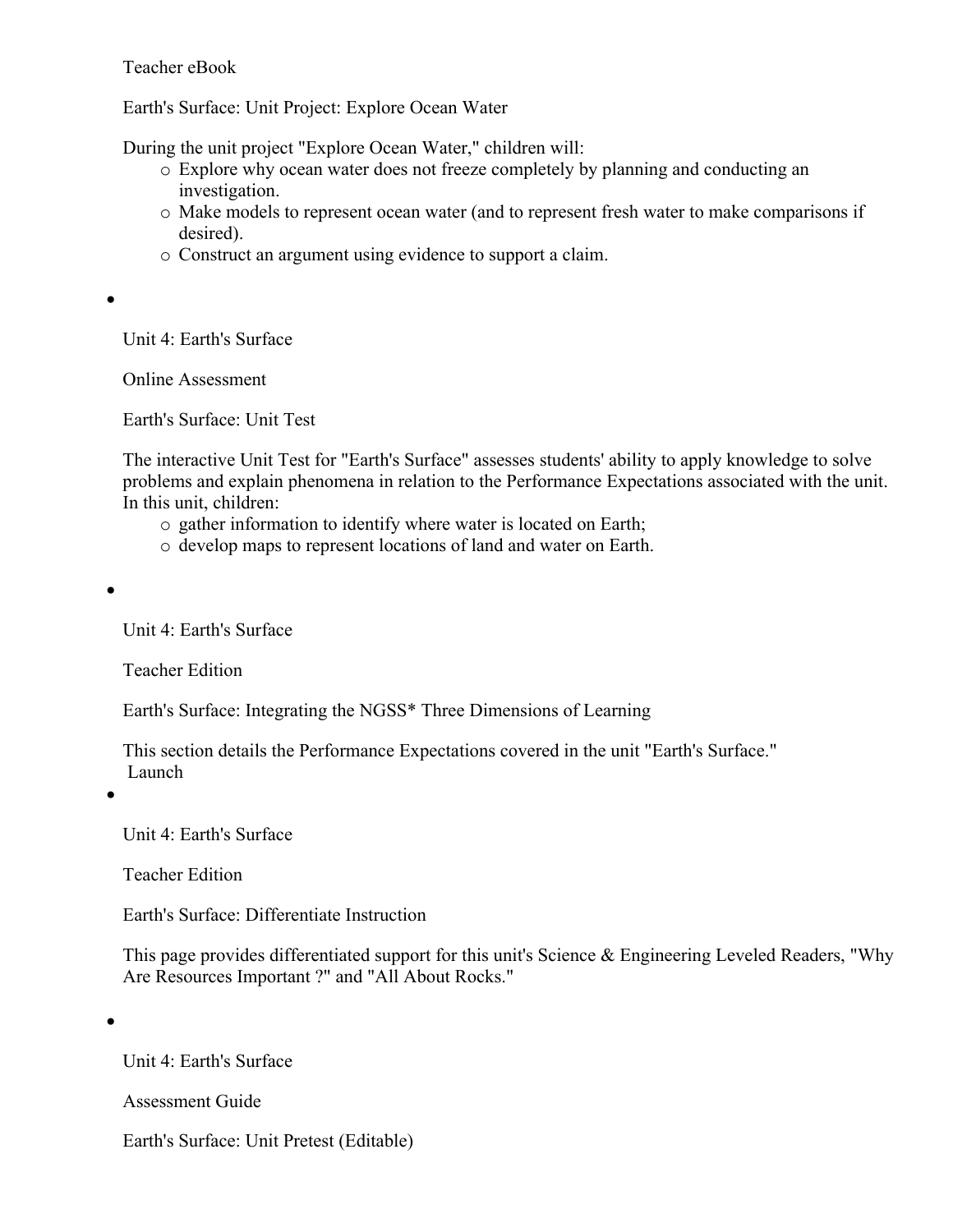The Unit Pretest for "Earth's Surface" focuses on prerequisite knowledge. The test is composed primarily of DOK 1 items that evaluate student preparedness for the upcoming content.

 $\bullet$ 

Unit 4: Earth's Surface

Teacher Edition

Earth's Surface: Unit Project: Explore Ocean Water

During the unit project "Explore Ocean Water," children will:

- o Explore why ocean water does not freeze completely by planning and conducting an investigation.
- o Make models to represent ocean water (and to represent fresh water to make comparisons if desired).
- o Construct an argument using evidence to support a claim.

 $\bullet$ 

Unit 4: Earth's Surface

Assessment Guide

Earth's Surface: Unit Test (Editable)

The Unit Test for "Earth's Surface" assesses students' ability to apply knowledge to solve problems and explain phenomena in relation to the Performance Expectations associated with the unit. In this unit, children:

- o gather information to identify where water is located on Earth;
- o develop maps to represent locations of land and water on Earth.

Unit 4: Earth's Surface

Student Edition

Earth's Surface: Unit Opener

The Unit Opener for "Earth's Surface" introduces the unit project, Explore Ocean Water. During this unit project, children will:

- o Explore why ocean water does not freeze completely by planning and conducting an investigation.
- o Make models to represent ocean water (and to represent fresh water to make comparisons if desired).
- o Construct an argument using evidence to support a claim.

 $\bullet$ 

Unit 4: Earth's Surface

Online Assessment

 $\bullet$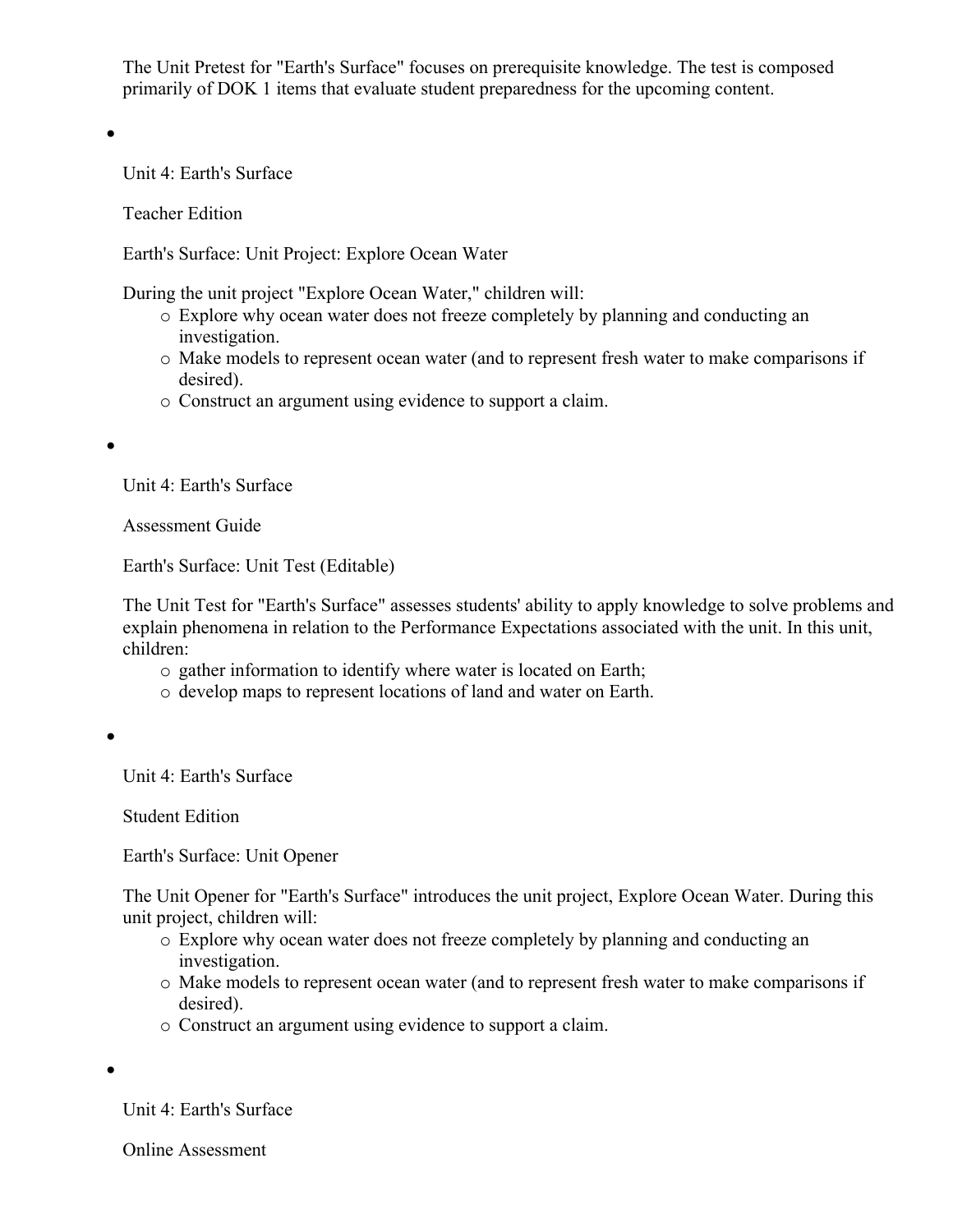Earth's Surface: Unit Pretest

The interactive Unit Pretest for "Earth's Surface" focuses on prerequisite knowledge. The test is composed primarily of DOK 1 items that evaluate student preparedness for the upcoming content.

 $\bullet$ 

Unit 4: Earth's Surface

Teacher eBook

Earth's Surface: Unit Opener

The Unit Opener introduces the unit "Earth's Surface" and the unit project, Explore Ocean Water.

 $\bullet$ 

Unit 4: Earth's Surface

Teacher Edition

Earth's Surface: Unit At a Glance

Unit at a Glance for "Earth's Surface" includes the unit table of contents, unit vocabulary words, and the vocabulary game, Guess the Word. In this unit, children will:

- o gather information to identify where water is located on Earth;
- o develop maps to represent locations of land and water on Earth.

 $\bullet$ 

Unit 4: Earth's Surface

Teacher Edition

Earth's Surface: 3D Unit Planning

Planning resources are available for each lesson and hands-on activity in the unit "Earth's Surface."

 $\bullet$ 

Unit 4: Earth's Surface

Assessment Guide

Earth's Surface: Unit Pretest

The Unit Pretest for "Earth's Surface" focuses on prerequisite knowledge. The test is composed primarily of DOK 1 items that evaluate student preparedness for the upcoming content.

 $\bullet$ 

Unit 4: Earth's Surface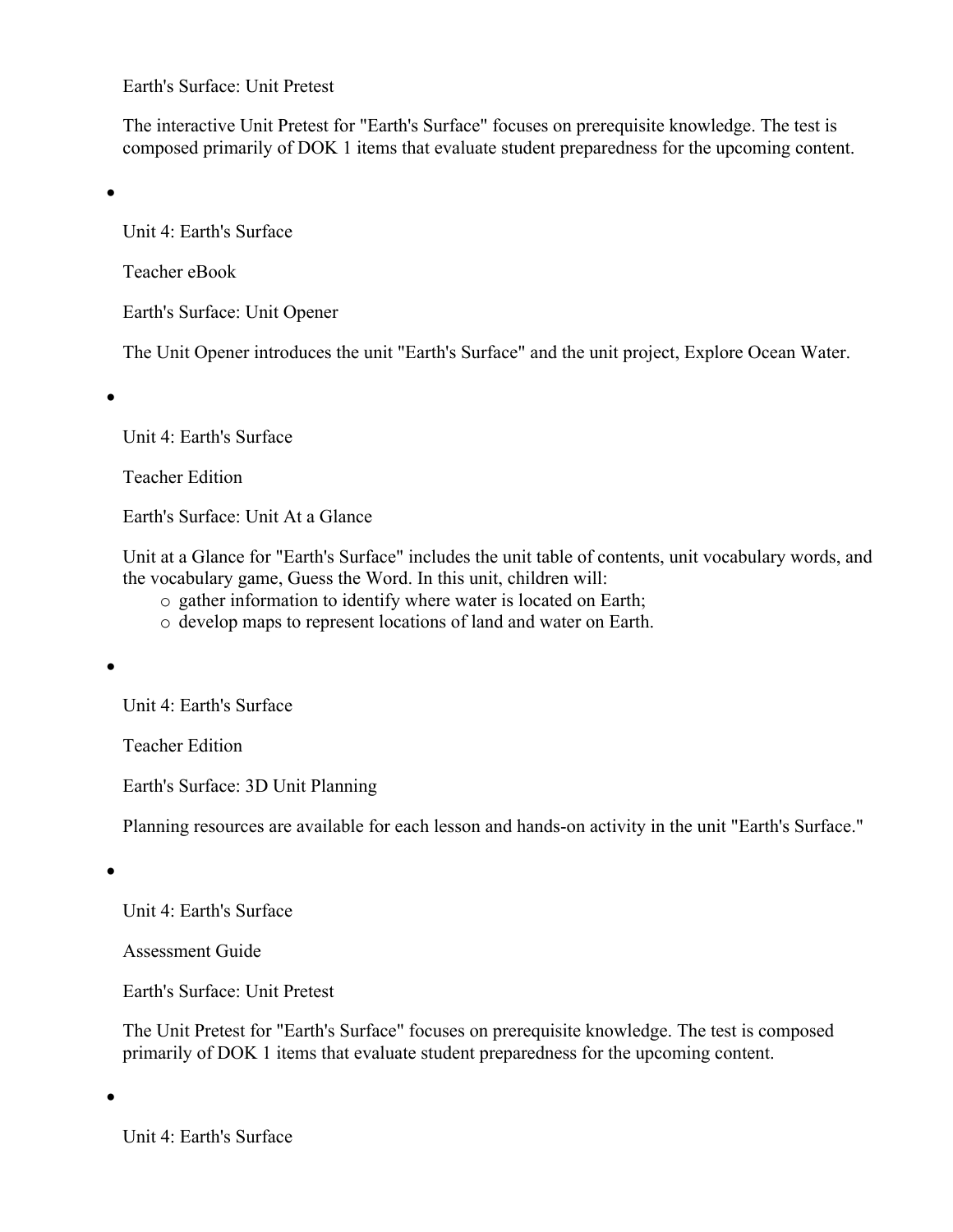Teacher Edition

Earth's Surface: Connecting with NGSS

These opportunities for informal science learning provide local context and extend and enhance concepts from the unit "Earth's Surface."

o Unit 4: Earth's Surface

Assessment Guide

Earth's Surface: Unit Test

The Unit Test for "Earth's Surface" assesses students' ability to apply knowledge to solve problems and explain phenomena in relation to the Performance Expectations associated with the unit. In this unit, children:

- **gather information to identify where water is located on Earth;**
- develop maps to represent locations of land and water on Earth.

o

Unit 4: Earth's Surface

Home Letter

Earth's Surface: Home Letter

This is the home letter for the unit "Earth's Surface."

o

Unit 4: Earth's Surface

Student Edition

Earth's Surface: Unit At a Glance

Unit at a Glance for "Earth's Surface" includes the unit table of contents, unit vocabulary words, and the vocabulary game, Guess the Word. In this unit, children will:

- **gather information to identify where water is located on Earth;**
- develop maps to represent locations of land and water on Earth.

o

Unit 4: Earth's Surface

Student eBook

Earth's Surface: Unit Opener

The Unit Opener for "Earth's Surface" introduces the unit project, Explore Ocean Water. During this unit project, children will: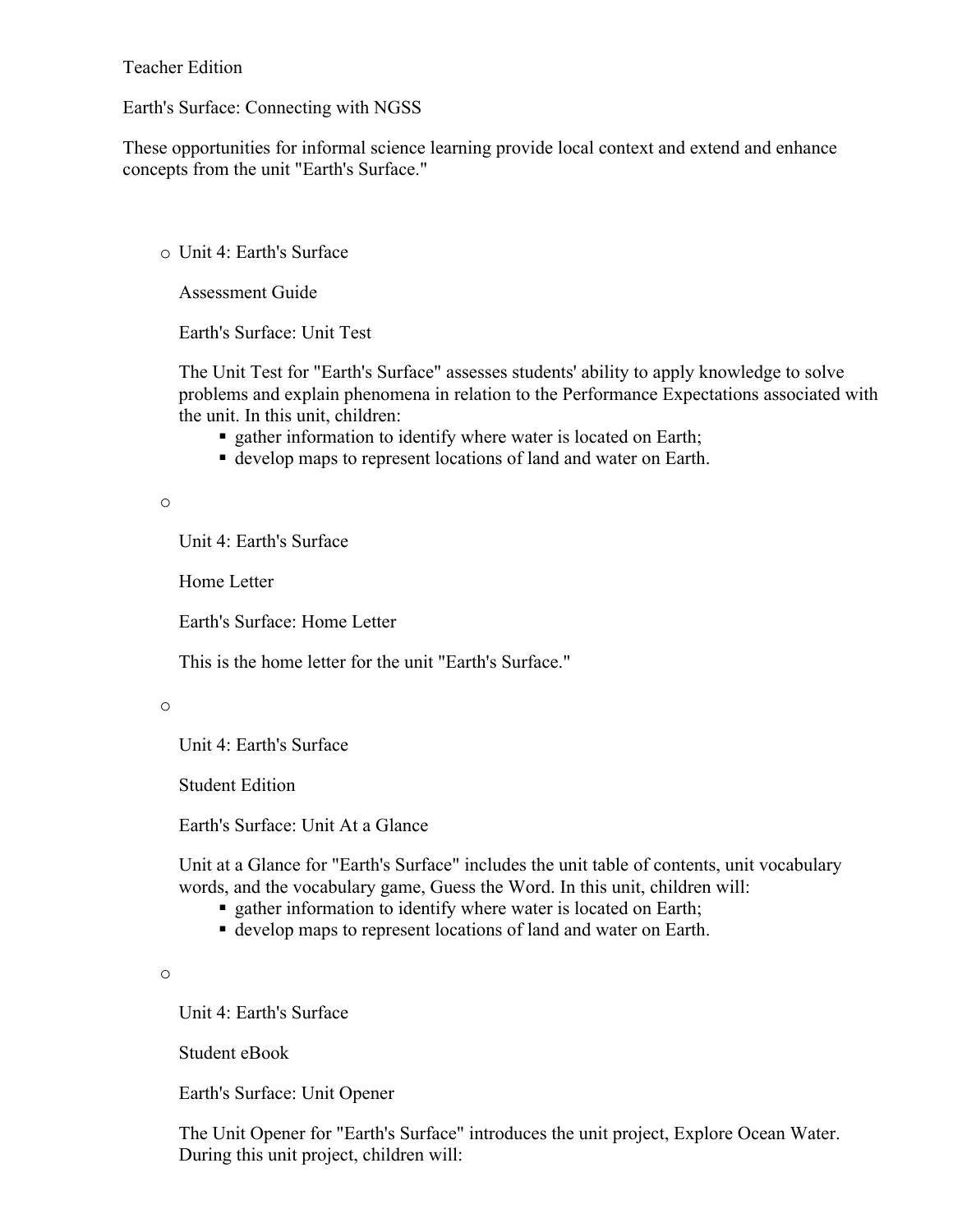- Explore why ocean water does not freeze completely by planning and conducting an investigation.
- Make models to represent ocean water (and to represent fresh water to make comparisons if desired).
- Construct an argument using evidence to support a claim.

o

Unit 4: Earth's Surface

Leveled Readers Teacher's Guide

Topic 5: Earth and Its Resources

The Leveled Readers Teachers Guide provides teaching strategies and support (as well as reproducible English and Spanish worksheets) for the Unit 4 readers "Why Are Resources Important?" and "All About Rocks." On-Level and Extra-Support worksheets focus on vocabulary development, while Enrichment worksheets reinforce and enrich content.

o

Unit 4: Earth's Surface

Student eBook

Earth's Surface: Unit Review

The Unit Review assesses student understanding of key ideas and concepts from the unit "Earth's Surface."

#### o

Unit 4: Earth's Surface

Leveled Readers - Blue

On-Level: Why Are Resources Important?

The leveled reader "Why Are Resources Important?" is designed for on-level readers and can be used to enrich key concepts from the unit "Earth's Surface."

o

Unit 4: Earth's Surface

You Solve It

Mapping Water (Teacher)

Teacher support materials are available for "Mapping Water." During this activity, students will collect information about various types of fresh water and salt water bodies. They use this information to recognize patterns in bodies of water found on Earth.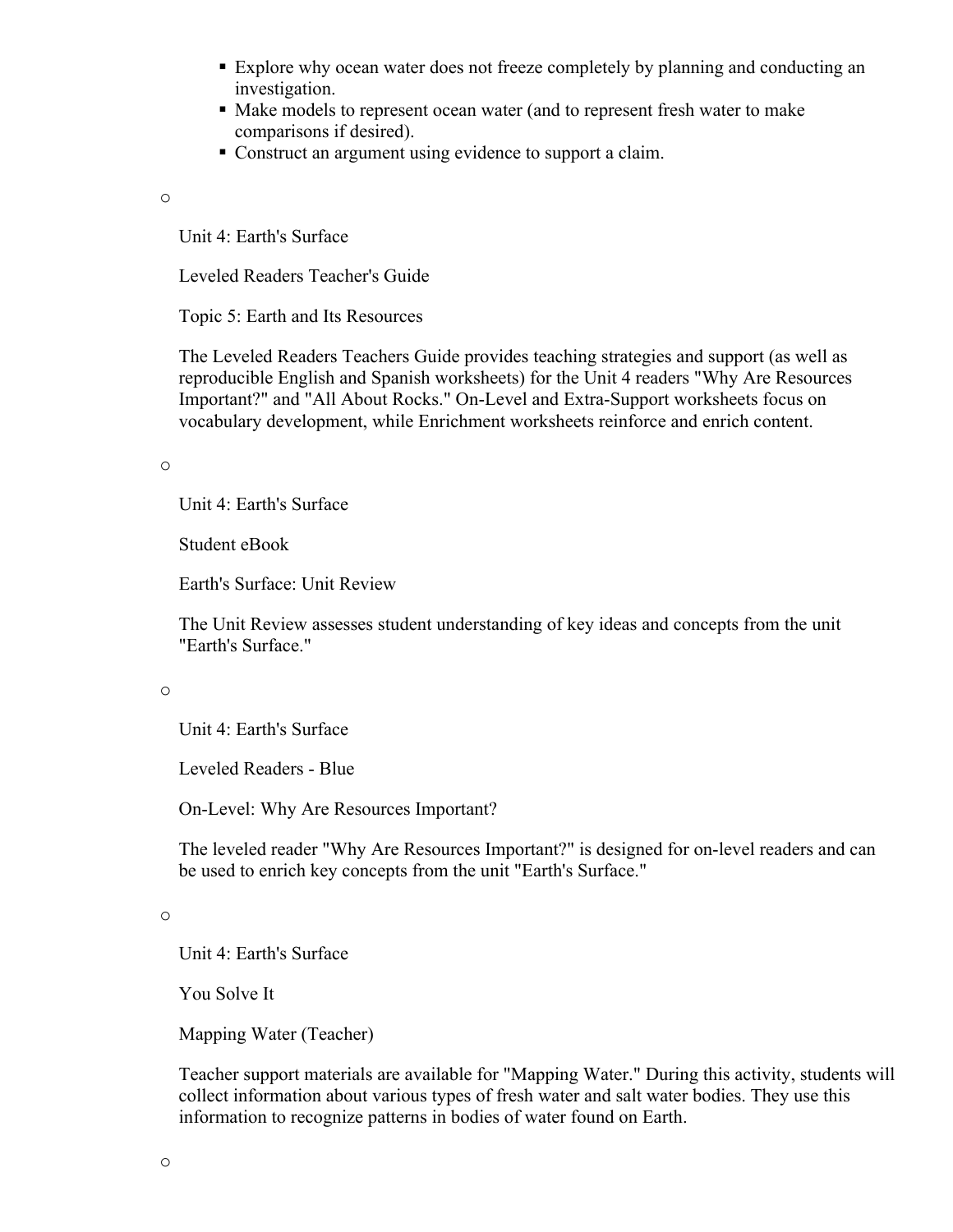Unit 4: Earth's Surface

Leveled Readers - Red

Extra-Support: Why Are Resources Important?

The leveled reader "Why Are Resources Important?" is designed for below-level readers and can be used to reinforce key concepts from the unit "Earth's Surface."

o

Unit 4: Earth's Surface

You Solve It

Mapping Water

The Mapping Water activity allows students to collect information about various types of fresh water and salt water bodies. They use this information to recognize patterns in bodies of water found on Earth.

o

Unit 4: Earth's Surface

Teacher eBook

Earth's Surface: Unit Review

The Unit Review assesses student understanding of key ideas and concepts from the unit "Earth's Surface."

o

Unit 4: Earth's Surface

Unit Project Worksheet

Earth's Surface: Unit Project: Explore Ocean Water

This is the Unit Project worksheet for "Explore Ocean Water." During this project, children will:

- Explore why ocean water does not freeze completely by planning and conducting an investigation.
- Make models to represent ocean water (and to represent fresh water to make comparisons if desired).
- Construct an argument using evidence to support a claim.

o

Unit 4: Earth's Surface

Unit Project Worksheet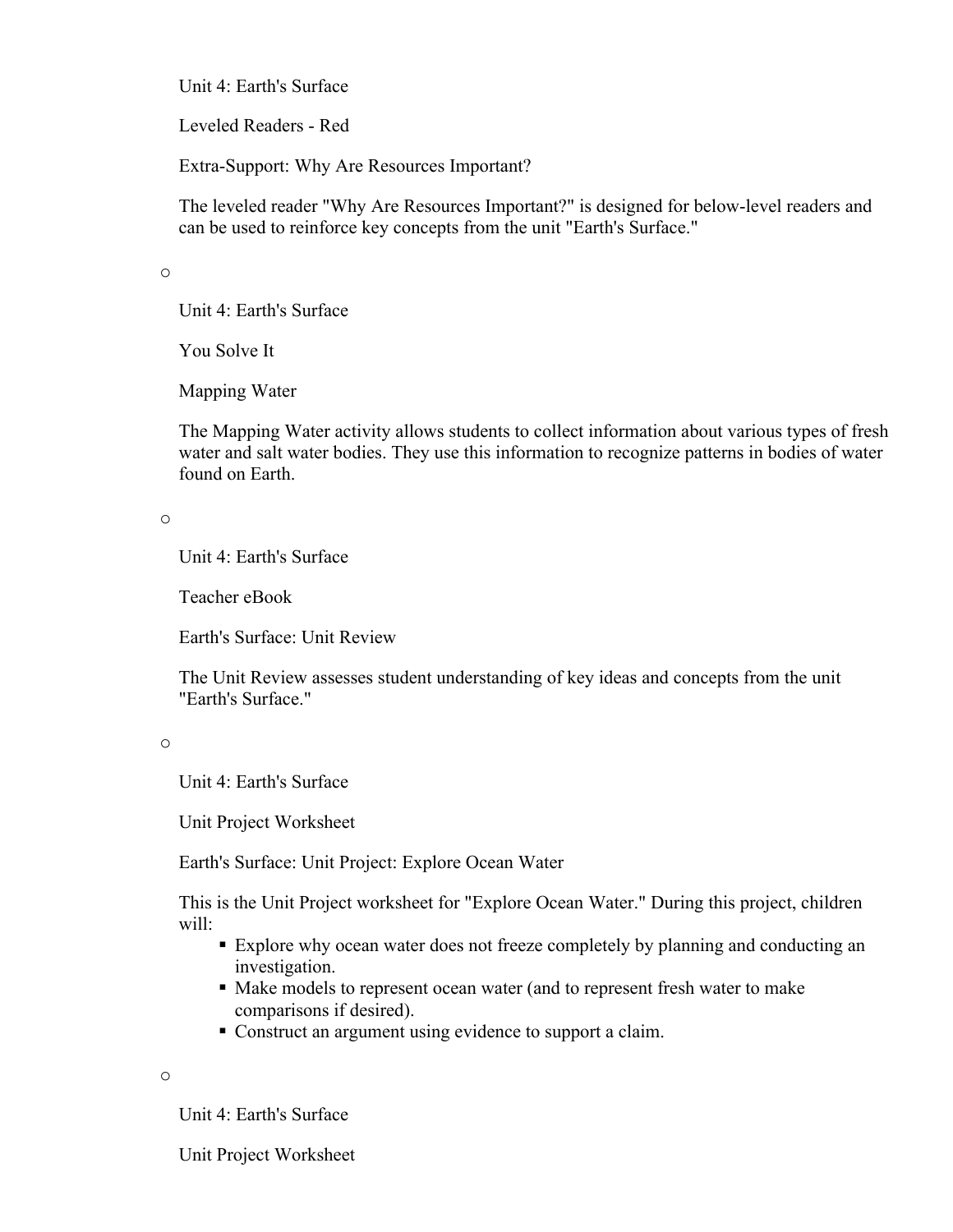Earth's Surface: Unit Project: Explore Ocean Water (Editable)

This is the editable Unit Project worksheet for "Explore Ocean Water." During this project, children will:

- Explore why ocean water does not freeze completely by planning and conducting an investigation.
- Make models to represent ocean water (and to represent fresh water to make comparisons if desired).
- Construct an argument using evidence to support a claim.

o

Unit 4: Earth's Surface

Teacher Edition

Earth's Surface: Unit Review

The Unit Review assesses student understanding of key ideas and concepts from the unit "Earth's Surface."

o

Unit 4: Earth's Surface

Unit Performance Task Worksheet

Earth's Surface: Unit Performance Task: Map an Island

This is the Unit Performance Task worksheet for "Map an Island." During this task, children will develop a model (map) to show where land and water are located and to represent patterns in the natural world.

 $\blacksquare$  Unit 4: Earth's Surface

Unit Performance Task Worksheet

Earth's Surface: Unit Performance Task: Map an Island (Editable)

This is the editable Unit Performance Task worksheet for "Map an Island." During this task, children will develop a model (map) to show where land and water are located and to represent patterns in the natural world.

.

Unit 4: Earth's Surface

Student Edition

Earth's Surface: Unit Review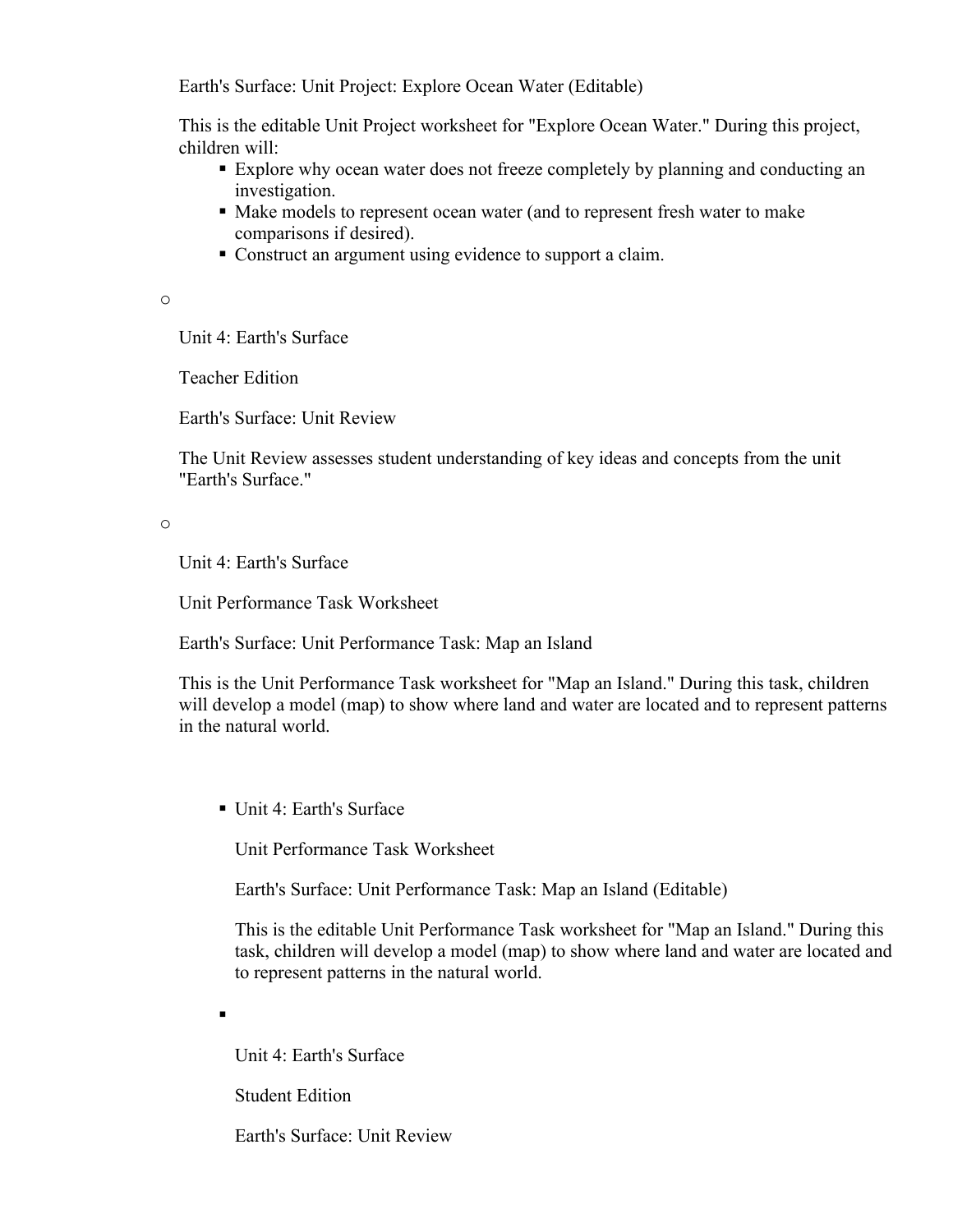The Unit Review assesses student understanding of key ideas and concepts from the unit "Earth's Surface."

Unit 4: Earth's Surface

Student eBook

Н

 $\blacksquare$ 

Earth's Surface: Unit Performance Task: Map an Island

During the Performance Task "Map an Island," children will develop a model (map) to show where land and water are located and to represent patterns in the natural world.

Unit 4: Earth's Surface

Leveled Readers - Green

Enrichment: All About Rocks

The leveled reader "All About Rocks" is designed for above-level readers and can be used to extend key concepts from the unit "Earth's Surface."

.

Unit 4: Earth's Surface

Teacher eBook

Earth's Surface: Unit Performance Task: Map an Island

During the Performance Task "Map an Island," children will develop a model (map) to show where land and water are located and to represent patterns in the natural world.

É

п

Unit 4: Earth's Surface

Teacher Edition

Earth's Surface: Unit Performance Task: Map an Island

During the Performance Task "Map an Island," children will develop a model (map) to show where land and water are located and to represent patterns in the natural world.

Unit 4: Earth's Surface

Student Edition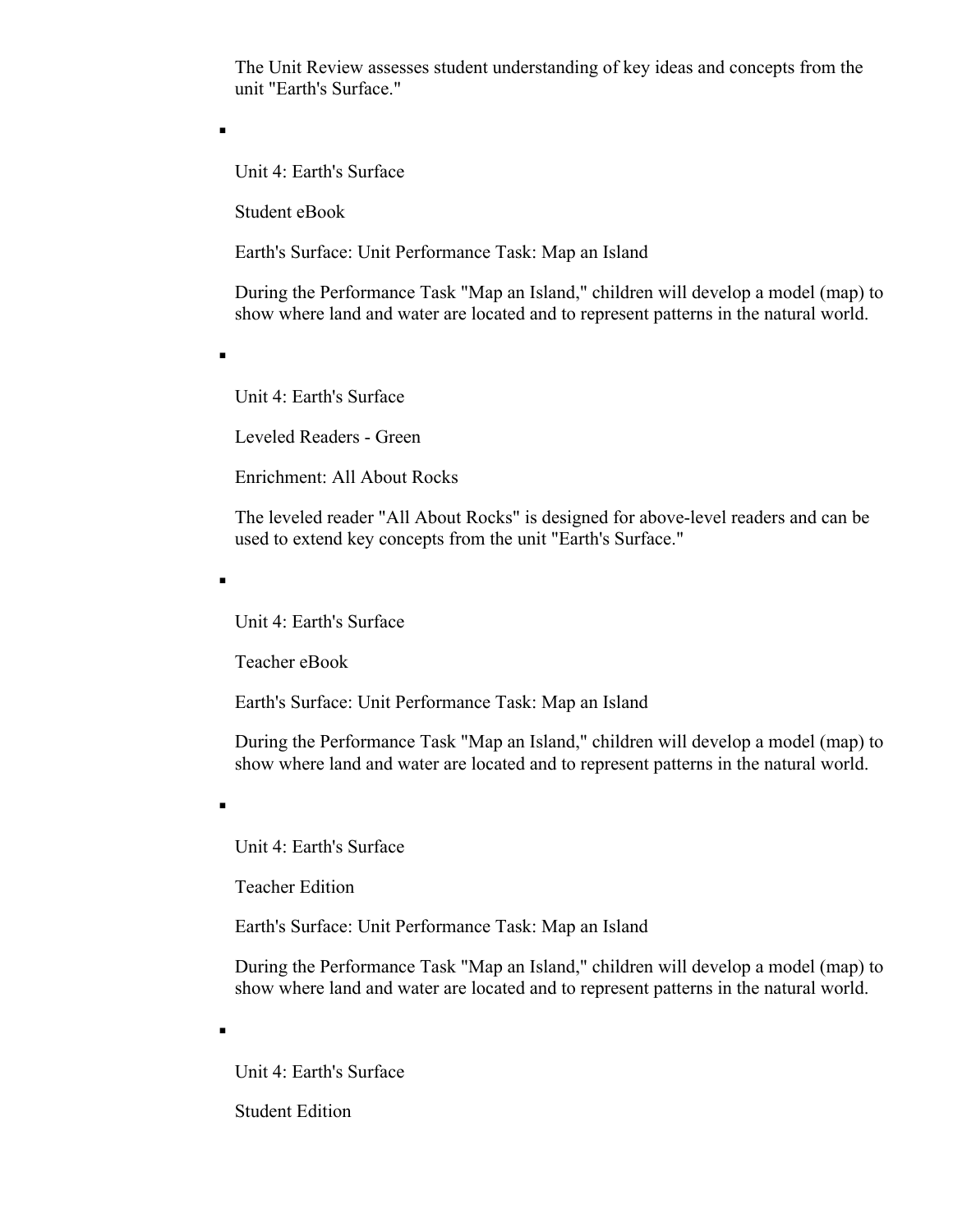Earth's Surface: Unit Performance Task: Map an Island

During the Performance Task "Map an Island," children will develop a model (map) to show where land and water are located and to represent patterns in the natural world.

## **Integration of 21st Century Themes and Career Exploration**

| CRP.K-12.CRP2        | Apply appropriate academic and technical skills.                                   |
|----------------------|------------------------------------------------------------------------------------|
| CRP.K-12.CRP5        | Consider the environmental, social and economic impacts of decisions.              |
| <b>CRP.K-12.CRP9</b> | Model integrity, ethical leadership and effective management.                      |
| CRP.K-12.CRP4        | Communicate clearly and effectively and with reason.                               |
| CRP.K-12.CRP8        | Utilize critical thinking to make sense of problems and persevere in solving them. |
| <b>CRP.K-12.CRP7</b> | Employ valid and reliable research strategies.                                     |
| CRP.K-12.CRP6        | Demonstrate creativity and innovation.                                             |
| CRP.K-12.CRP1        | Act as a responsible and contributing citizen and employee.                        |
| CRP.K-12.CRP12       | Work productively in teams while using cultural global competence.                 |

## **Technology Integration**

Students will interact with the SmartBoard, Ipads, chromebooks, and document camera.

| TECH.8.1.2       | Educational Technology: All students will use digital tools to access, manage, evaluate, and<br>synthesize information in order to solve problems individually and collaborate and to<br>create and communicate knowledge.                     |
|------------------|------------------------------------------------------------------------------------------------------------------------------------------------------------------------------------------------------------------------------------------------|
| TECH.8.1.2.B     | Creativity and Innovation: Students demonstrate creative thinking, construct knowledge<br>and develop innovative products and process using technology.                                                                                        |
| TECH.8.1.2.C     | Communication and Collaboration: Students use digital media and environments to<br>communicate and work collaboratively, including at a distance, to support individual<br>learning and contribute to the learning of others.                  |
| TECH.8.1.2.F     | Critical thinking, problem solving, and decision making: Students use critical thinking skills<br>to plan and conduct research, manage projects, solve problems, and make informed<br>decisions using appropriate digital tools and resources. |
| TECH.8.1.2.E.CS1 | Plan strategies to guide inquiry                                                                                                                                                                                                               |
| TECH.8.1.2.F.CS1 | Identify and define authentic problems and significant questions for investigation.                                                                                                                                                            |
| TECH.8.1.2.A.CS1 | Understand and use technology systems.                                                                                                                                                                                                         |

### **Interdisciplinary Connections**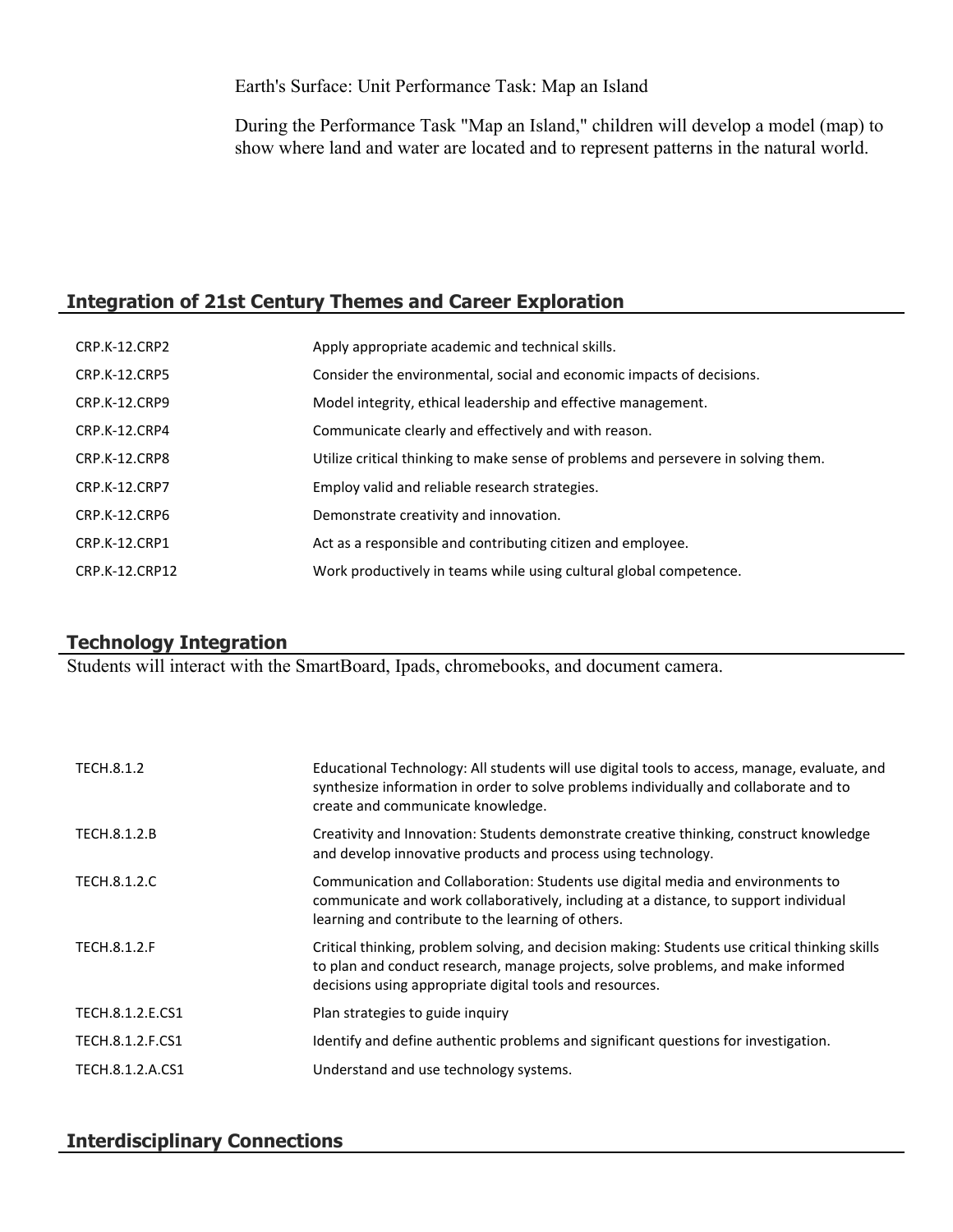| LA.RI.2.1      | Ask and answer such questions as who, what, where, when, why, and how to demonstrate<br>understanding of key details in a text.                                                         |
|----------------|-----------------------------------------------------------------------------------------------------------------------------------------------------------------------------------------|
| LA.RI.2.2      | Identify the main topic of a multiparagraph text as well as the focus of specific paragraphs<br>within the text.                                                                        |
| LA.RI.2.3      | Describe the connection between a series of historical events, scientific ideas or concepts,<br>or steps in technical procedures in a text.                                             |
| LA.RI.2.4      | Determine the meaning of words and phrases in a text relevant to a grade 2 topic or<br>subject area.                                                                                    |
| LA.RI.2.5      | Know and use various text features (e.g., captions, bold print, subheadings, glossaries,<br>indexes, electronic menus, icons) to locate key facts or information in a text efficiently. |
| <b>LA.RI.2</b> | Reading Informational Text                                                                                                                                                              |
| LA.RI.2.6      | Identify the main purpose of a text, including what the author wants to answer, explain, or<br>describe.                                                                                |
| LA.RI.2.7      | Explain how specific illustrations and images (e.g., a diagram showing how a machine<br>works) contribute to and clarify a text.                                                        |
| LA.RI.2.8      | Describe and identify the logical connections of how reasons support specific points the<br>author makes in a text.                                                                     |
| LA.RI.2.10     | Read and comprehend informational texts, including history/social studies, science, and<br>technical texts, at grade level text complexity proficiently with scaffolding as needed.     |
| LA.RI.2.9      | Compare and contrast the most important points presented by two texts on the same<br>topic.                                                                                             |

## **Differentiation**

- Understand that gifted students, just like all students, come to school to learn and be challenged.
- Pre-assess your students. Find out their areas of strength as well as those areas you may need to address before students move on.
- Consider grouping gifted students together for at least part of the school day.
- Plan for differentiation. Consider pre-assessments, extension activities, and compacting the curriculum.
- Use phrases like "You've shown you don't need more practice" or "You need more practice" instead of words like "qualify" or "eligible" when referring to extension work.
- Encourage high-ability students to take on challenges. Because they're often used to getting good grades, gifted students may be risk averse.

### **Definitions of Differentiation Components**:

- o Content the specific information that is to be taught in the lesson/unit/course of instruction.
- o Process how the student will acquire the content information.
- o Product how the student will demonstrate understanding of the content.
- o Learning Environment the environment where learning is taking place including physical location and/or student grouping

### **Differentiation occurring in this unit:**

See differentiation strategies suggested in the teacher's manual for struggling or advianced students.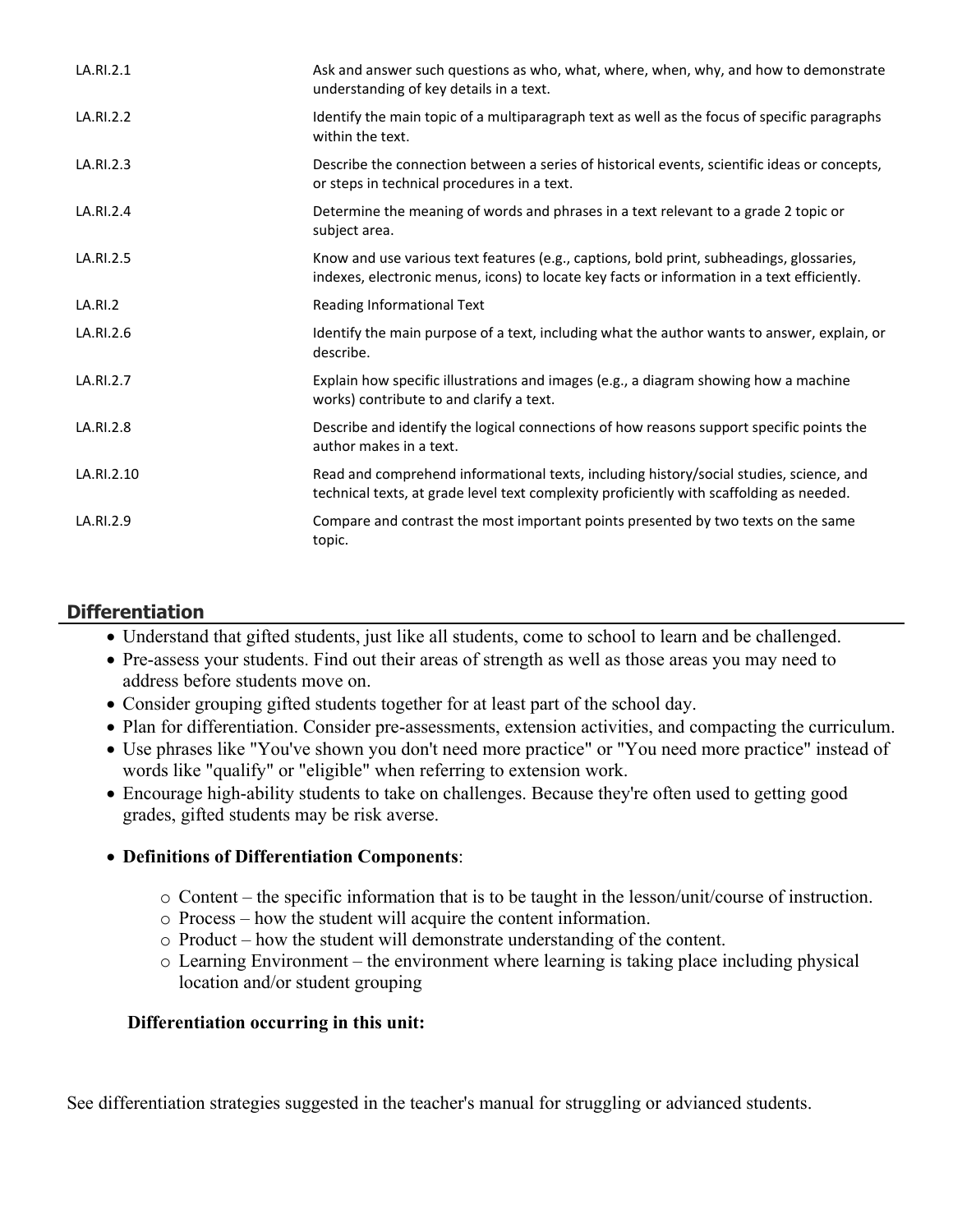#### **Modifications & Accommodations**

Refer to QSAC EXCEL SMALL SPED ACCOMMOCATIONS spreadsheet in this discipline.

#### **Modifications and Accommodations used in this unit:**

IEP and 504 plans will be utilized.

#### **Benchmark Assessments**

**Benchmark Assessments** are given periodically (e.g., at the end of every quarter or as frequently as once per month) throughout a school year to establish baseline achievement data and measure progress toward a standard or set of academic standards and goals.

#### **Schoolwide Benchmark assessments:**

Aimsweb benchmarks 3X a year

Linkit Benchmarks 3X a year

DRA

#### **Additional Benchmarks used in this unit:**

DRA

AIMSweb

#### **Formative Assessments**

 Assessment allows both instructor and student to monitor progress towards achieving learning objectives, and can be approached in a variety of ways. **Formative assessment** refers to tools that identify misconceptions, struggles, and learning gaps along the way and assess how to close those gaps. It includes effective tools for helping to shape learning, and can even bolster students' abilities to take ownership of their learning when they understand that the goal is to improve learning, not apply final marks (Trumbull and Lash, 2013). It can include students assessing themselves, peers, or even the instructor, through writing, quizzes, conversation, and more. In short, formative assessment occurs throughout a class or course, and seeks to improve student achievement of learning objectives through approaches that can support specific student needs (Theal and Franklin, 2010, p. 151).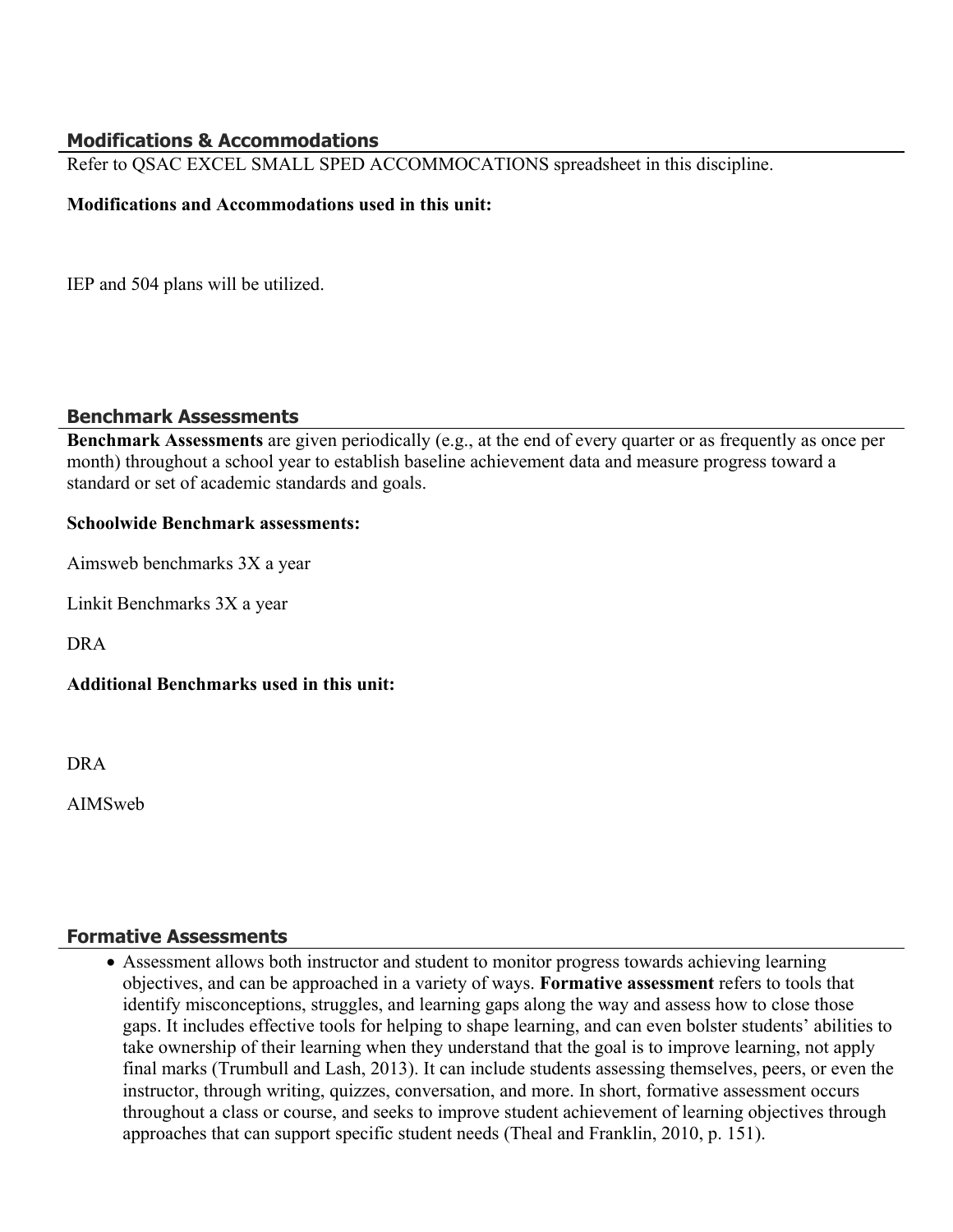#### **Formative Assessments used in this unit:**

- Teacher observation
- Questioning
- Whiteboard Response
- Think-Pair Share
- Classroom discussion
- Workbook pages
- Writing/Performance rubrics included in lesson

Pretest

## **Summative Assessments**

**summative assessments** evaluate student learning, knowledge, proficiency, or success at the conclusion of an instructional period, like a unit, course, or program. Summative assessments are almost always formally graded and often heavily weighted (though they do not need to be). Summative assessment can be used to great effect in conjunction and alignment with formative assessment, and instructors can consider a variety of ways to combine these approaches.

#### **Summative assessments for this unit:**

Unit Test

Performance Task

## **Instructional Materials**

HMH Science Dimensions teaching materials

Various hands on materials for labs

Leveled Readers

Student Workbook

## **Standards**